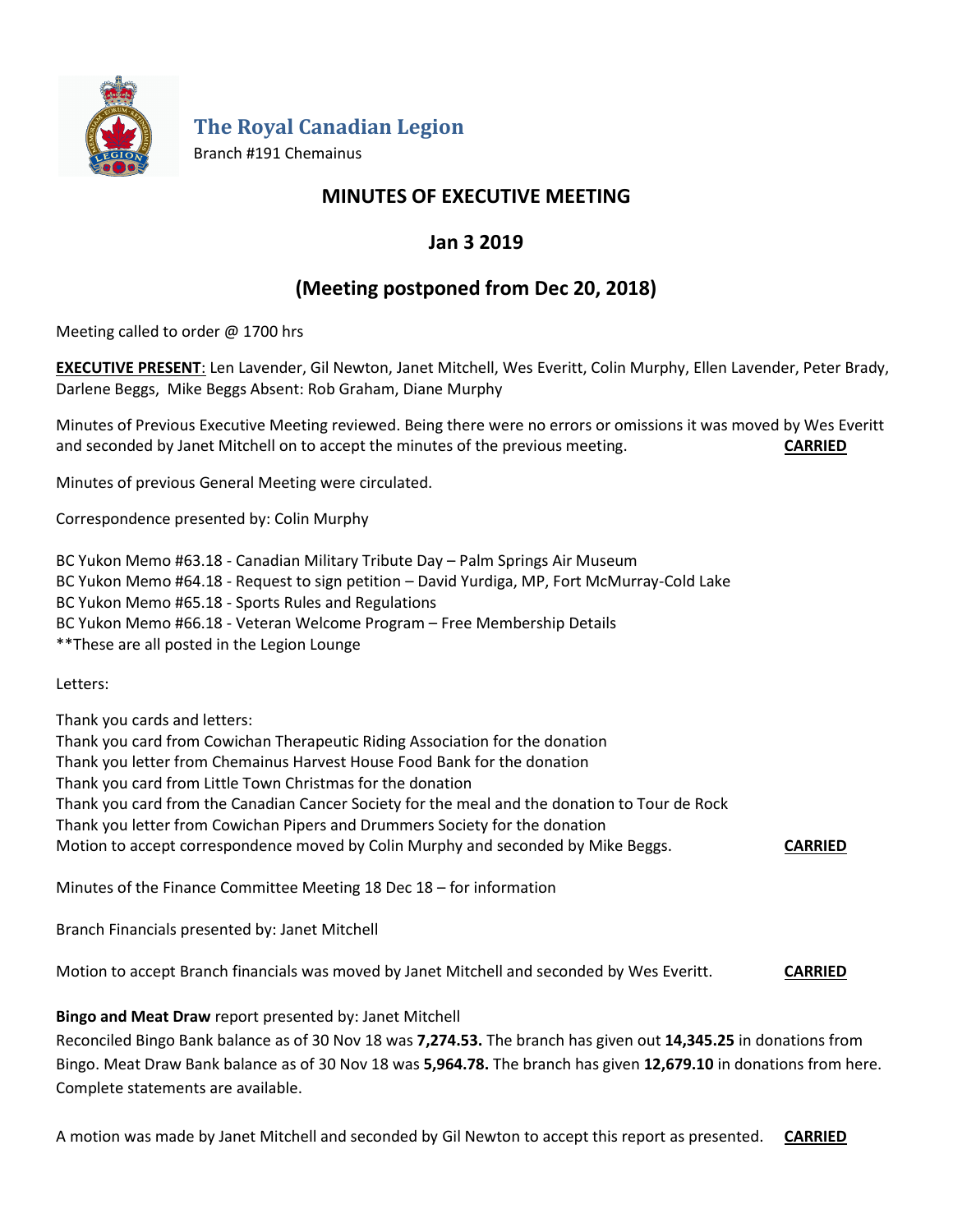**Donations** presented by Janet Mitchell: No donations at present.

#### **COMMITTEE REPORTS**

#### **Membership** presented by Darlene Beggs

A draw was made by Darlene for the Early Bird draw for a free membership for 2020 and the winner is Doug Greene. The following membership application are presented for approval:

| Linda Bullock         | Associate | Transfer In |
|-----------------------|-----------|-------------|
| <b>Manion Patrick</b> | Ordinary  | Transfer In |
| Guy Zimmerman         | Ordinary  |             |
| Chrissy Kemppi        | Affiliate |             |

A motion was made by Darlene Beggs to accept these applications for approval at next General Meeting, seconded by Wes Everitt. **CARRIED**

**PRO** presented by: Colin Murphy – Annual payment for website has been paid and submitted.

**Sick & Visiting** presented by Diane Murphy: A card and gift had been sent to Marge Brady on her recuperation. Diane will also be sending a card to the Bullock family after the passing of Ray.

### **Youth & Sports** presented by Rob Graham: Nil

**Service Officer** presented by Mike Beggs: Wes will be taking up Service Officer while Mike is away. There are also still two electric scooters available.

**Poppy** presented by Janet Mitchell: Currently working on the Poster and Literary Contest, presentations will be on Sunday 13 Jan at 1 pm. Invitations have been sent out.

**Bar** presented by Peter Brady: Nil report.

**House** presented by Gil Newton: A proper ramp has been placed at the back door by the municipality. The chimney has been torn down to the base. Dishwasher in the hall will require maintenance as it is not working correctly and Gil is trying to contact someone to service it.

**Zone Report** presented by Wes Everitt: Next quarterly meeting schedule for 4 Feb – Zone elections.

#### **Honours and Awards** presented by Wes Everitt: Nil Report

**Sgt-at-Arms presented** by Wes Everitt: Colour Party will be required and have responded for Poster and Literary Presentation on 13 Jan.

**Ways and Means** presented by Ellen Lavender: Ellen submitted the following report:

1. December 1, 2018 –the bake table, the tea & coffee with cake and the table rentals brought approx. \$414.00. For our first try it was a success, we have lots of ideas to make it better next year. We were able to donate \$200 to the Fyffe Memorial Christmas dinner.\*